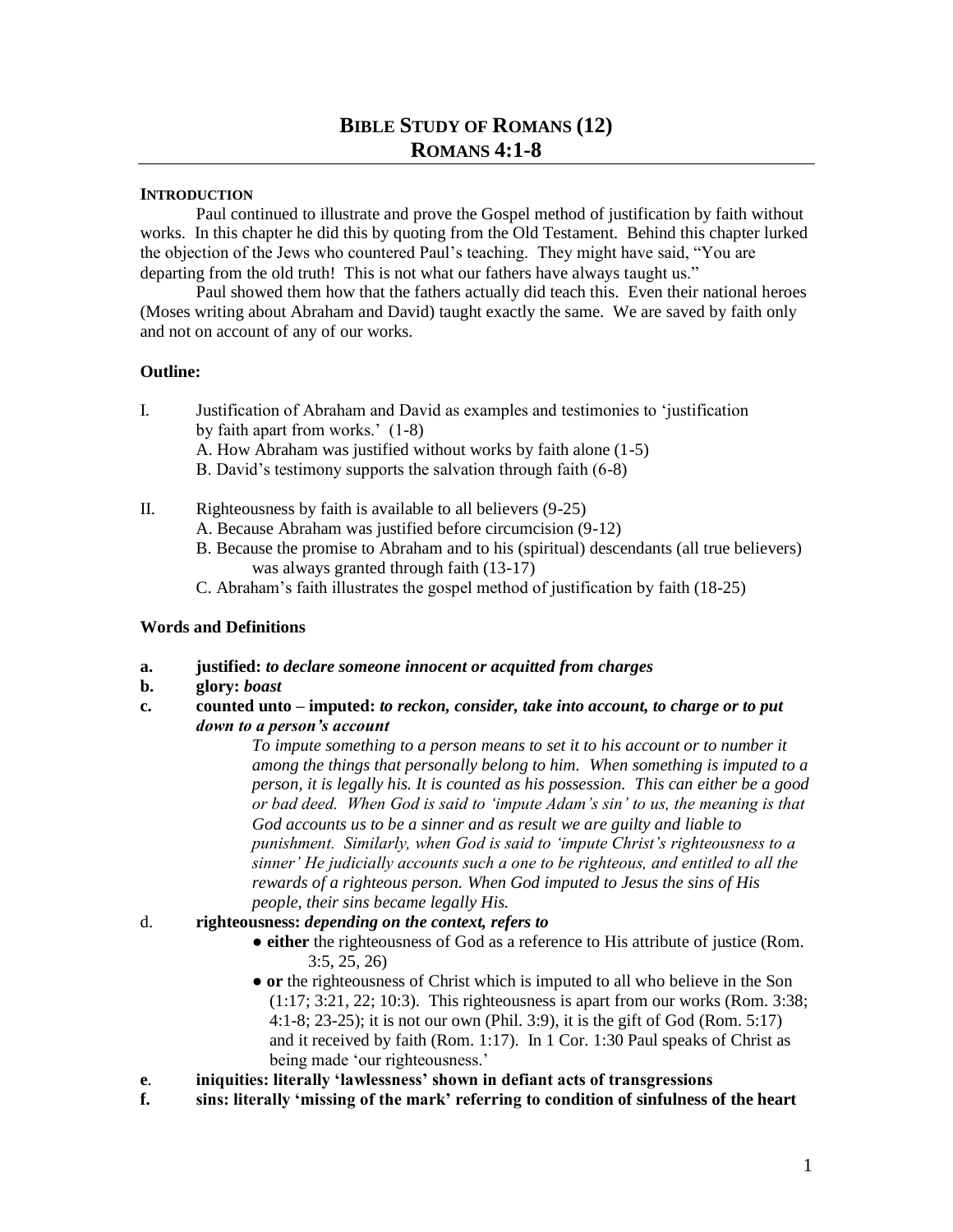### **Discussion Questions:**

Without a thorough understanding of the audience point of view or thinking, we can miss the impact of a certain passage. This hermeneutical principle applies really well in this passage. Paul knew *how* his Jewish audience considered the great father of their nation, Abraham.

Take a moment to read these short notes about the rabbinical teaching about Abraham.

a. Jewish teachers considered Abraham the only righteous man of his generation and they held that **because of that**, he was chosen to be their ancestor. They stated, "We find that Abraham our father had performed the whole law before it was given."

b. They believed that he began to serve God as age of three and that his righteousness was made complete by his circumcision and his obedience to the law even the law was not given.

c. In the apocryphal book, *The Prayer of Manasseh*, you can read in vs. 8 "Therefore thou, O Lord, God of the righteous, hast not appointed repentance for the righteous, for Abraham, Isaac, and Jacob, who did not sin against thee, but thou hast appointed repentance for me, who am a sinner.'

d. Another Jewish book, The Book of Jubilee (200BC) states that Abraham was perfect in all his deeds with the LORD, and well-pleasing in righteousness all the days of his life

e. Jewish teachers referred to Gen. 15:6 as follows: *Our father Abraham became the heir of this and the coming world simply by the merit of the faith with which he believed in the Lord."*

- 1. What is the intention of the question in vs. 1? In other words, where is Paul going with this question?
- 2. What makes Abraham such a unique example to illustrate the teaching of justification by faith?
- 3. What did Abraham now actually believe to be justified before God? Was he actually the first one to be justified as this is the first time Genesis mentions it?
- 4. Incidentally, what doctrine is taught in the phrase, "For what saith the Scripture …" (3a)?
- 5. In your own words, what is the point taught in vs. 4-5?
- 6. Comment on this reflection on vs. 5, "Before any man is united by faith to Christ, he or she is considered ungodly, even though outwardly such could be admirable in conduct."